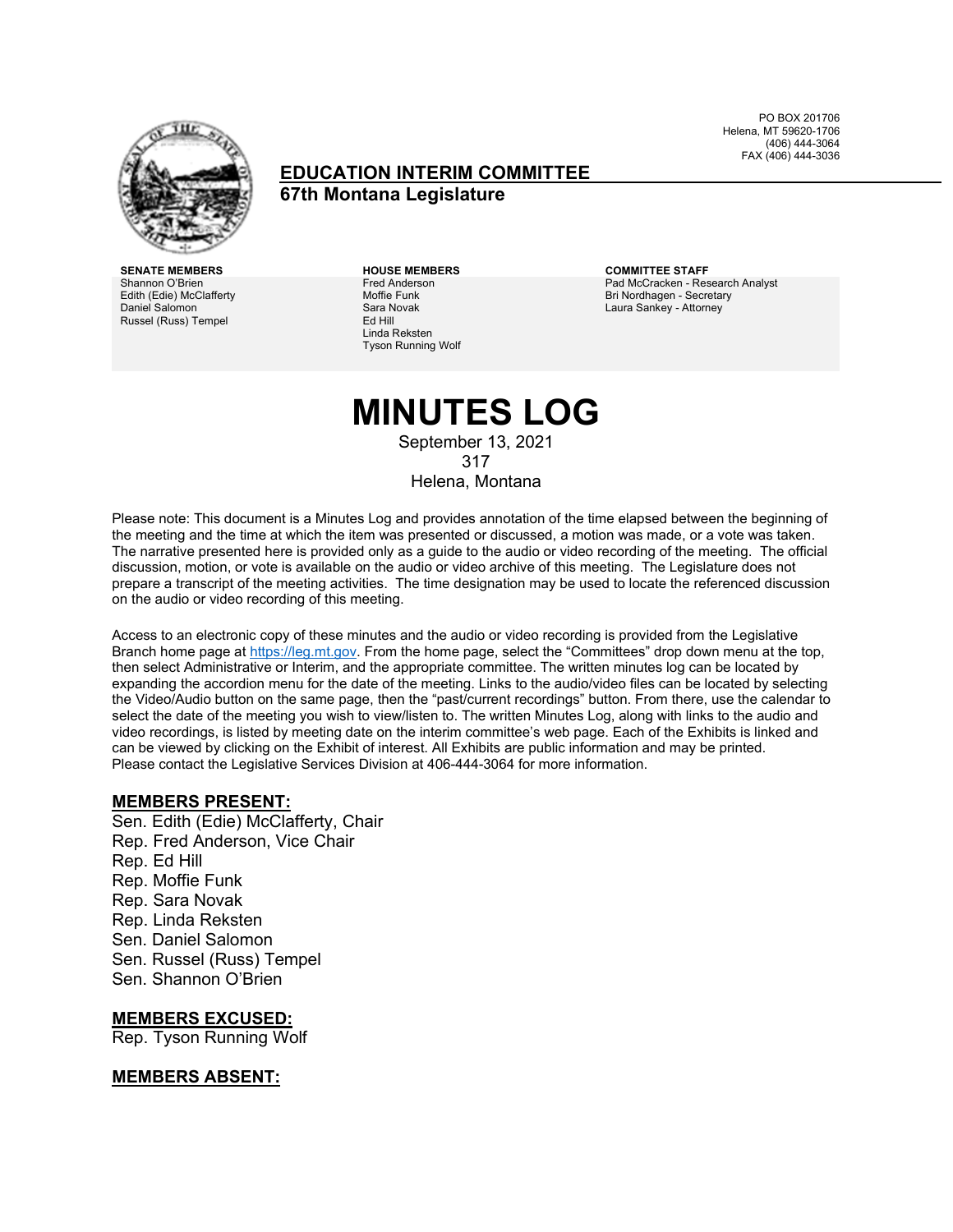#### **STAFF PRESENT:**

Pad McCracken, Research Analyst Bri Nordhagen, Secretary Laura Sankey Keip, Attorney

#### **AGENDA: [\(Attachment 1\)](https://leg.mt.gov/content/Committees/Interim/2021-2022/Local-Gov/21_Sept/Sept-2021-FINAL-agenda.pdf)**

#### **VISITOR'S LIST [\(Attachment 2\)](https://leg.mt.gov/content/Committees/Interim/2021-2022/Education/Meetings/Sept-2021/VisitorsList.pdf)**

#### **COMMITTEE ACTION**

#### **CALL TO ORDER/ROLL CALL**

13:00:56 Madam chair Edie McClafferty called the Education Interim Committee to order. The committee secretary took the roll.

## **Administrative Rule Review**

Laura Sankey Keip, Legislative Services Division (LSD) attorney, began her overview of the "Administrative Rule Review" handout. **[\(Exhibit 1\)](https://leg.mt.gov/content/Committees/Interim/2021-2022/Local-Gov/21_Sept/Sept-2021-Rule-Review.pdf)** 

#### **MUS Fall updates**

13:06:44 Helen Thigpen, Executive Director of Government Relations & Public Affairs, Office of the Commissioner of Higher Education (OCHE), began her overview.

### Questions from the committee<br>13:14:46 Rep. Reksten as

- Rep. Reksten asked Ms. Thigpen about apprenticeships and asked if they were partnering with the labor unions and others. Rep. Reksten asked Ms. Thigpen if she could clarify the \$3 billion and how those funds are distributed.
- 13:16:44 Sen. Salomon asked Ms. Thigpen if most of the students were trying to come back to the campus or were most continuing an online program. Sen. Salomon asked Ms. Thigpen if the budgets were back to normal or was there still mixing and matching of Federal COVID funds in trying to get back to normal.

### **OPI/OCHE joint presentation Career and Technical Education (CTE) Pathways**<br>13:20:02 Jacque Treaster, Director of Dual Enrollment and CTE (OCHE), bega

Jacque Treaster, Director of Dual Enrollment and CTE (OCHE), began her overview of the "Perkins & Montana Career Pathways" slideshow, "CTE" handout. **[\(Exhibit 2\)](https://leg.mt.gov/content/Committees/Interim/2021-2022/Local-Gov/21_Sept/OCHE-CTE-EDIC-Sept-2021-Slides.pdf) [\(Exhibit 3\)](https://leg.mt.gov/content/Committees/Interim/2021-2022/Local-Gov/21_Sept/CSCT-Update-Memo-9-7-2021.pdf)** 

### Questions from the committee

- Rep. Funk asked Ms. Treaster if there were any requirements of participation for the grant or does there need to be more work done in getting information out to schools.
- 13:36:40 Sen. O'Brien asked Ms. Treaster about the ACT and the GEAR Up funding partnered with a match fund, what the status was of that especially pertaining to rural schools, and why weren't students being given the test.
- 13:39:37 Sen. Tempel asked Ms. Treaster if there were still schools having issues getting access to good internet.
- 13:40:07 Sen. Salomon asked Ms. Treaster if they've thought about partnering with the Digital Academy etc. to develop courses.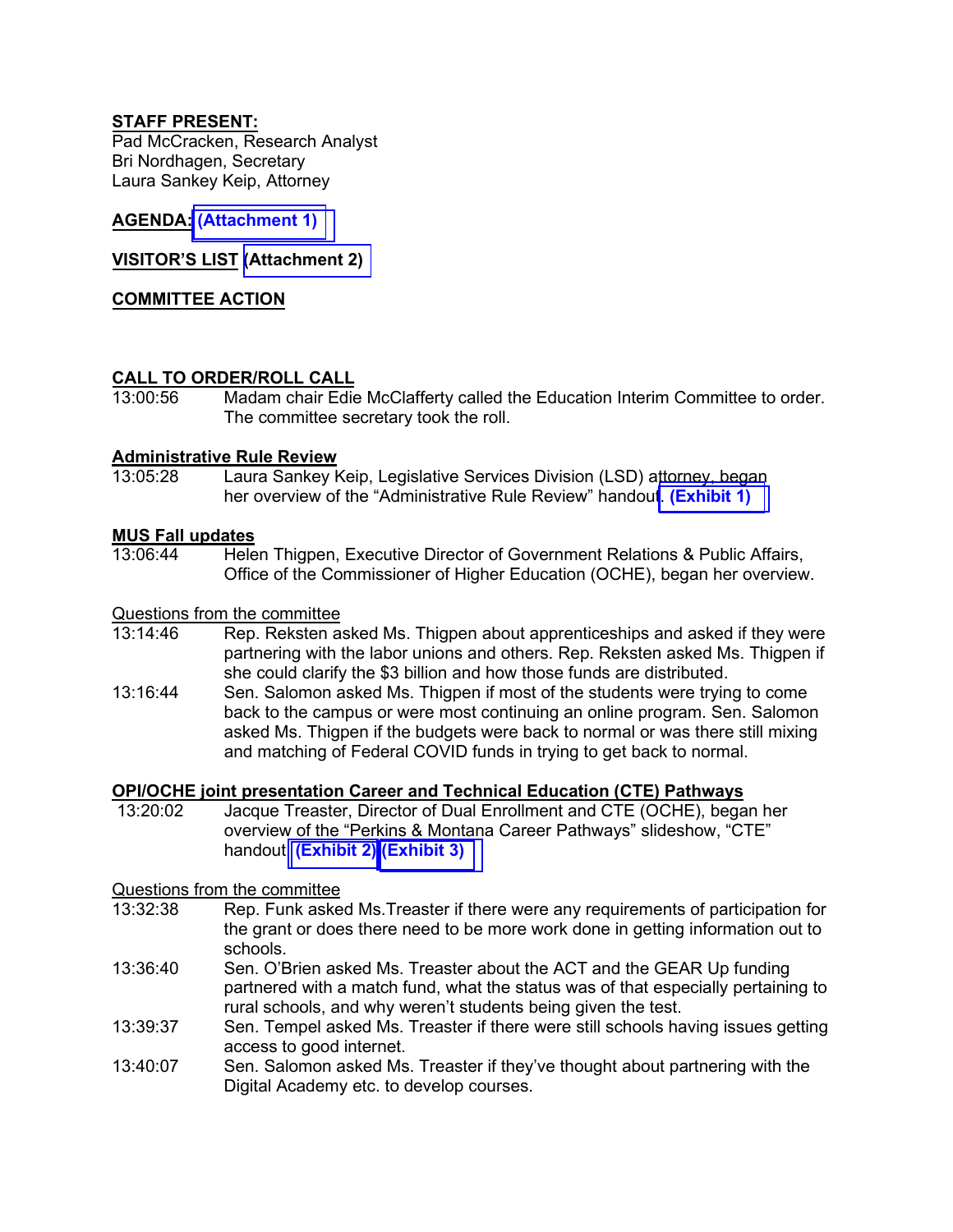13:42:46 Rep. Funk asked Ms. Treaster if she could give an update on the Grow Your Own Program.

### **BREAK**<br>13:50:09

Reconvened at 13:58:42

### **OPI/OCHE joint presentation Career and Technical Education (CTE) Pathways (continued)**

Sharyl Allen, Deputy Superintendent (OPI), began her overview of the "The Montana Ready Plan for Combined Workforce Investment and Outcomes", and the "Montana Ready" handouts. **[\(Exhibit 4\)](https://leg.mt.gov/content/Committees/Interim/2021-2022/Education/Meetings/Sept-2021/MontanaReadyPlan.pdf) [\(Exhibit 5\)](https://leg.mt.gov/content/Committees/Interim/2021-2022/Education/Meetings/Sept-2021/CTE-MT-Ready.pdf)** 

### Questions from the committee<br>14:10:07 Madam chair Me

- Madam chair McClafferty asked Ms. Allen about the number of associates degrees.
- 14:10:25 Rep. Funk asked Ms. Allen about the Perkins Program, how to qualify for the grant, what the requirements were, compliance etc.
- 14:13:47 Rep. Reksten asked Ms. Allen about the shortage of CTE teachers and asked what the OPI was trying to do to get teachers.
- 14:15:29 Sen. Salomon asked Ms. Allen about jobs that haven't been developed yet.

#### **Public comment**

14:18:47 None

### **OPI Fall updates**

Superintendent Elsie Arntzen presented.

### Questions from the committee<br>14:32:53 Rep. Anderson

- Rep. Anderson asked Supt. Arntzen if there was any indication about the returning percentages of students versus those that aren't.
- 14:39:07 Rep. Funk asked Supt. Arntzen about testing and if it would be cut back through ESSA.
- 14:43:27 Madam chair McClafferty asked Supt. Arntzen if the goal was to eventually get rid of SBAC.
- 14:44:45 Sen. O'Brien asked Supt. Arnzten about kindergarten readiness.
- 14:49:32 Madam chair McClafferty asked Supt. Arnzten if OPI would be tracking the children regarding the Waterford project who have moved from the program from last year and are now into the schools for the next  $4 - 5$  years.
- 14:52:38 Sen. O'Brien asked if Supt. Arntzen could speak regarding Waterford in particular, soft scales versus hard and how that's taught without face-to- face interaction.
- 14:54:57 Rep. Hill asked Supt. Arntzen about the Waterford Program and if she could discuss it further.
- 14:56:57 Rep. Funk asked Supt. Arntzen if the second-year data would be available.
- 14:58:43 Rep. Reksten asked Supt. Arntzen what work was being done to help teachers interpret the assessments she discussed.
- 15:01:51 Sen. Salomon asked Supt. Arntzen about the maintenance of effort, if it's died down regarding having Montana statute and the situations that are being looked at.
- 15:10:08 Madam chair McClafferty asked Supt. Arntzen how many positions didn't get filled and what the school districts will do to make up for that.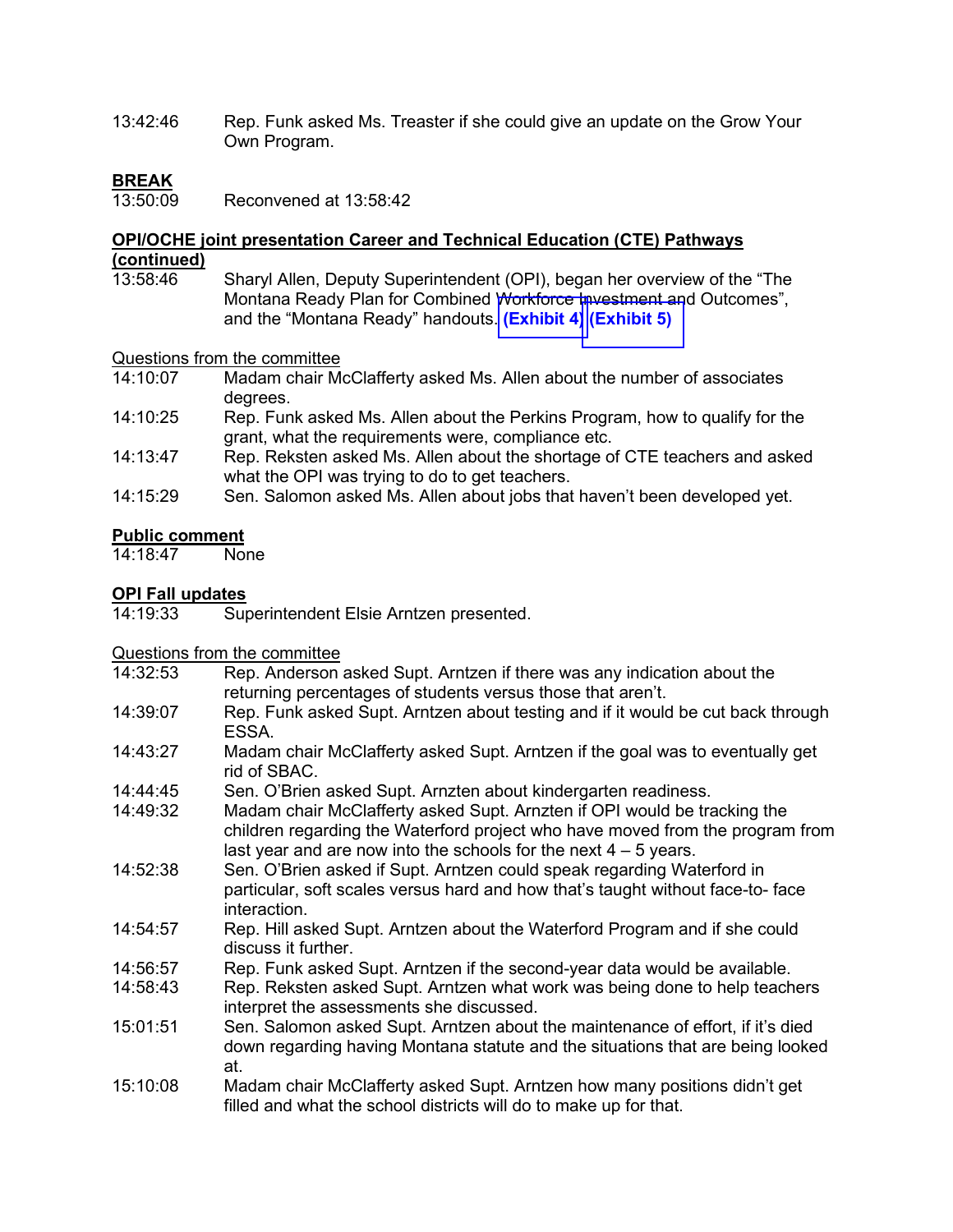#### **OPI Fall updates (continued)**

- 15:12:03 Jay Phillips, Chief Financial Officer (OPI), gave an overview of the "Elementary and Secondary School Emergency Relief Funds I" handout. **[\(Exhibit 6\)](https://leg.mt.gov/content/Committees/Interim/2021-2022/Education/Meetings/Sept-2021/ESSER_IEC.pdf)**
- 15:21:53 Jeff Kirksey, ESSER Program Manager, began his overview of the "ESSER Allocation and Use Information" handout. **[\(Exhibit 7\)](https://leg.mt.gov/content/Committees/Interim/2021-2022/Local-Gov/21_Sept/ESSERFundingUpdate.pdf)**

### Questions from the committee<br>15:31:20 Rep. Funk aske

- Rep. Funk asked Mr. Kirksey about getting the tests done on the same date, what OPI was doing to help each school do their plans and guidelines and can either funds be used as bonuses for teachers.
- 15:37:16 Rep. Hill asked about instructional time versus the amount of proficiency.
- 15:39:58 Sen. Tempel asked if there was a way to show a percentage of where they were at and where the numbers were.
- 15:40:32 Sen. O'Brien asked Mr. Kirksey about the educational leadership and what has been seen with that funding.
- 15:45:19 Madam chair McClafferty asked about funds being used to keep class size smaller.

### **OPI Fall updates (continued)**

Mr. Phillips continued the presentation.

## **OPI Youth Risk Behavior Survey (YRBS) presentation**

Susan Court, School Health Coordinator (OPI), began her overview of the "2021 Montana Youth Risk Behavior Survey (YRBS)" presentation. **[\(Exhibit 8\)](https://leg.mt.gov/content/Committees/Interim/2021-2022/Local-Gov/21_Sept/2021YRBS.pdf)** 

### Questions from the committee

- Sen. Tempel asked Ms. Court if the committee could get a copy of the report to share with the counties.
- 16:22:41 Rep. Reksten asked Ms. Court if there was any good news on some of the issues, are counties and school districts taking this data seriously and putting together programs that will address these issues.
- 16:24:53 Sen. O'Brien asked Ms. Court the age and population of the students who took the test.

#### **OPI Fall updates (continued)**

16:26:17 Supt. Arntzen presented the "Waterford Upstart" handout. **[\(Exhibit 9\)](https://leg.mt.gov/content/Committees/Interim/2021-2022/Education/Meetings/Sept-2021/WatorFordUpstart.pdf)**

### Questions from the committee<br>16:27:48 Rep. Funk aske

Rep. Funk asked Supt. Arntzen if OPI sent out something to schools to help them interpret the mask mandates etc. Rep. Funk asked Supt. Arntzen if her presence at the protest in Billings with people that did not want to follow the school board rules was representing OPI or herself.

#### **DPHHS school masking rule update**

- 16:34:59 Ms. Sankey Keip reviewed the "Frequently asked Questions DPHHS", and the "Before the Department of Public Health and Human Services of the state of Montana" handouts. **[\(Exhibit 10](https://leg.mt.gov/content/Committees/Interim/2021-2022/Local-Gov/21_Sept/FAQEmergencyRule09022021.pdf)[\)](https://leg.mt.gov/content/Committees/Interim/2021-2022/Education/Meetings/Sept-2021/FAQEmergencyRule09022021.pdf) [\(Exhibit 11\)](https://leg.mt.gov/content/Committees/Interim/2021-2022/Local-Gov/21_Sept/MAR_37-960.pdf)**
- 16:35:18 Paula Stannard, Chief Legal Counsel (DHPPS), began her presentation.